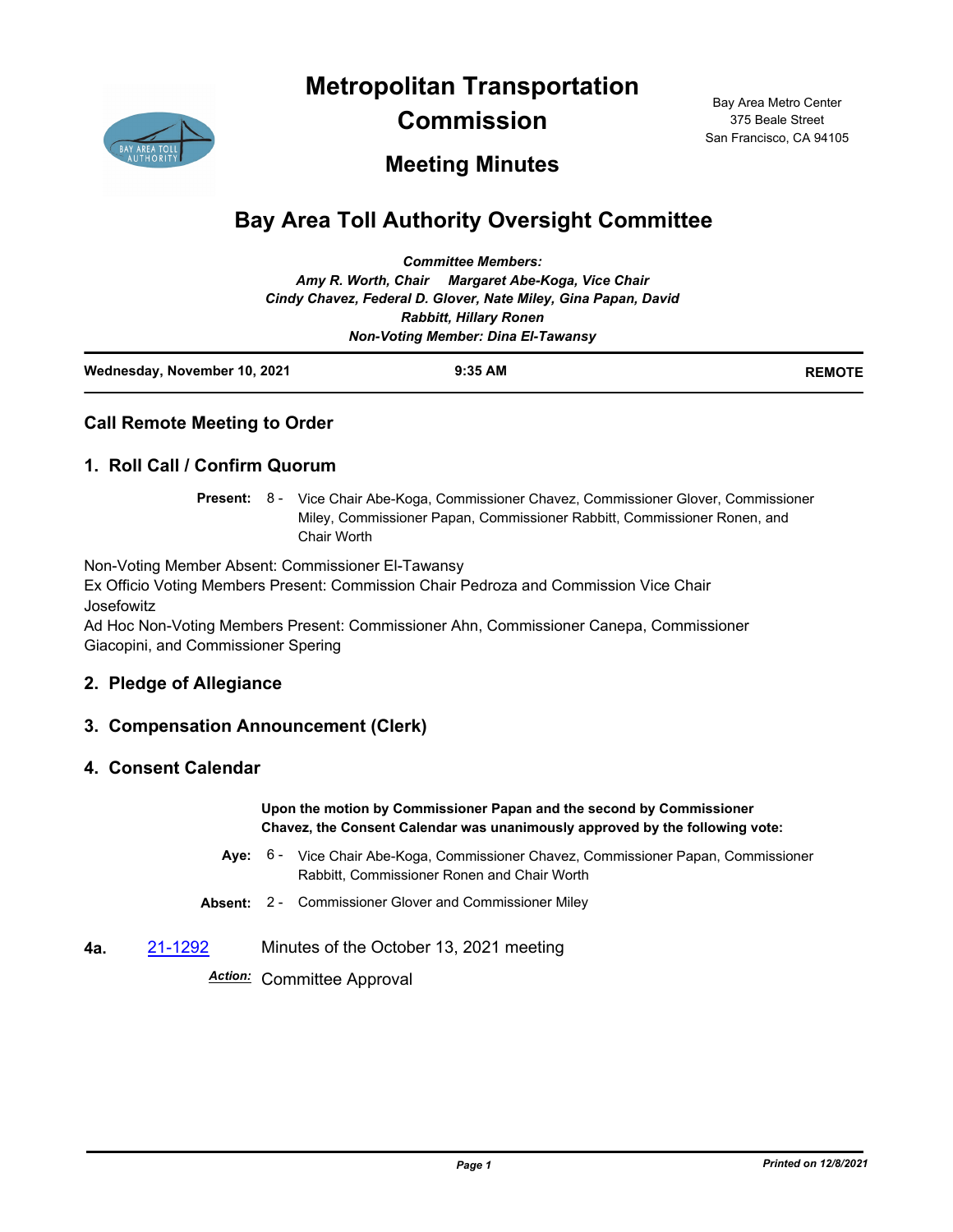- **4b.** [21-1318](http://mtc.legistar.com/gateway.aspx?m=l&id=/matter.aspx?key=22911) Contract Amendment I-580 Richmond-San Rafael (RSR) Bridge Access Improvement Project Package B2 - On-Call Design Services: HNTB Corporation (\$330,000) *Action:* Committee Approval *Presenter:* Ingrid Supit
- **4c.** [21-1353](http://mtc.legistar.com/gateway.aspx?m=l&id=/matter.aspx?key=22946) Contract Amendment FasTrak® Customer Service Center Technical Assistance: HNTB Corporation (\$931,000)

*Action:* Committee Approval

*Presenter:* Beth Zelinski